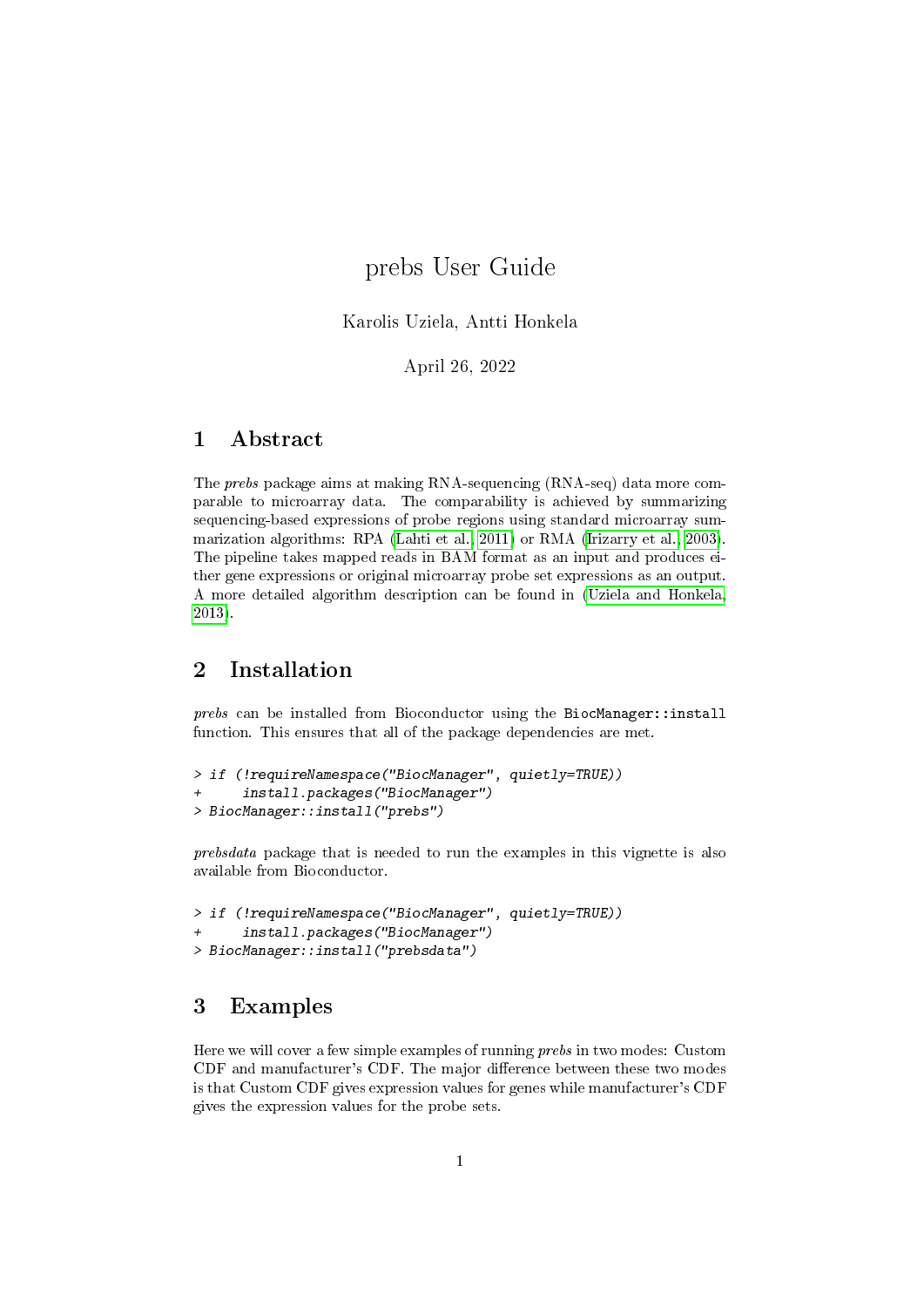#### 3.1 Loading package and data

To load the package start R and run

```
> library(prebs)
```

```
> library(prebsdata)
```
The data for our examples is contained in prebsdata package. The data package contains two sample BAM files, 3 Custom CDF probe sequence mapping files and 3 manufacturer's CDF probe sequence mapping files. We will use only 2 Custom CDF and 1 manufacturer's CDF probe sequence mapping file in our examples.

The full paths to data files in the  $prebsdata$  package can be retrieved using system.file function.

```
> bam_file1 <- system.file(file.path("sample_bam_files", "input1.bam"),
+ package="prebsdata")
> bam_file2 <- system.file(file.path("sample_bam_files", "input2.bam"),
                         package="prebsdata")
> bam_files <- c(bam_file1, bam_file2)
> custom_cdf_mapping1 <- system.file(file.path("custom-cdf",
+ "HGU133Plus2_Hs_ENSG_mapping.txt"), package="prebsdata")
> custom_cdf_mapping2 <- system.file(file.path("custom-cdf",
+ "HGU133A2_Hs_ENSG_mapping.txt"), package="prebsdata")
> manufacturer_cdf_mapping <- system.file(file.path("manufacturer-cdf",
      "HGU133Plus2_mapping.txt"), package="prebsdata")
```
### 3.2 Running calc\_prebs using Custom CDF and RPA summarization method

The  $\emph{prebs}$  package contains only one public function-calc\_prebs. The most basic usage of calc\_prebs is running it in Custom CDF mode without parallelization.

calc\_prebs has to possible microarray summarization methods: rpa and rma. The summarization mode can be chosen by setting sum.method parameter. In this case we do not set the sum.method parameter explicitly, so the default mode (rpa) is used.

The default output format of calc\_prebs is ExpressionSet object defined in  $affy$  package. The expression values can be accessed using exprs function from Biobase package.

```
> prebs values \leq calc prebs(bam files, custom cdf mapping1)
[1] "Finished: input1.bam"
[1] "Finished: input2.bam"
> head(exprs(prebs_values))
```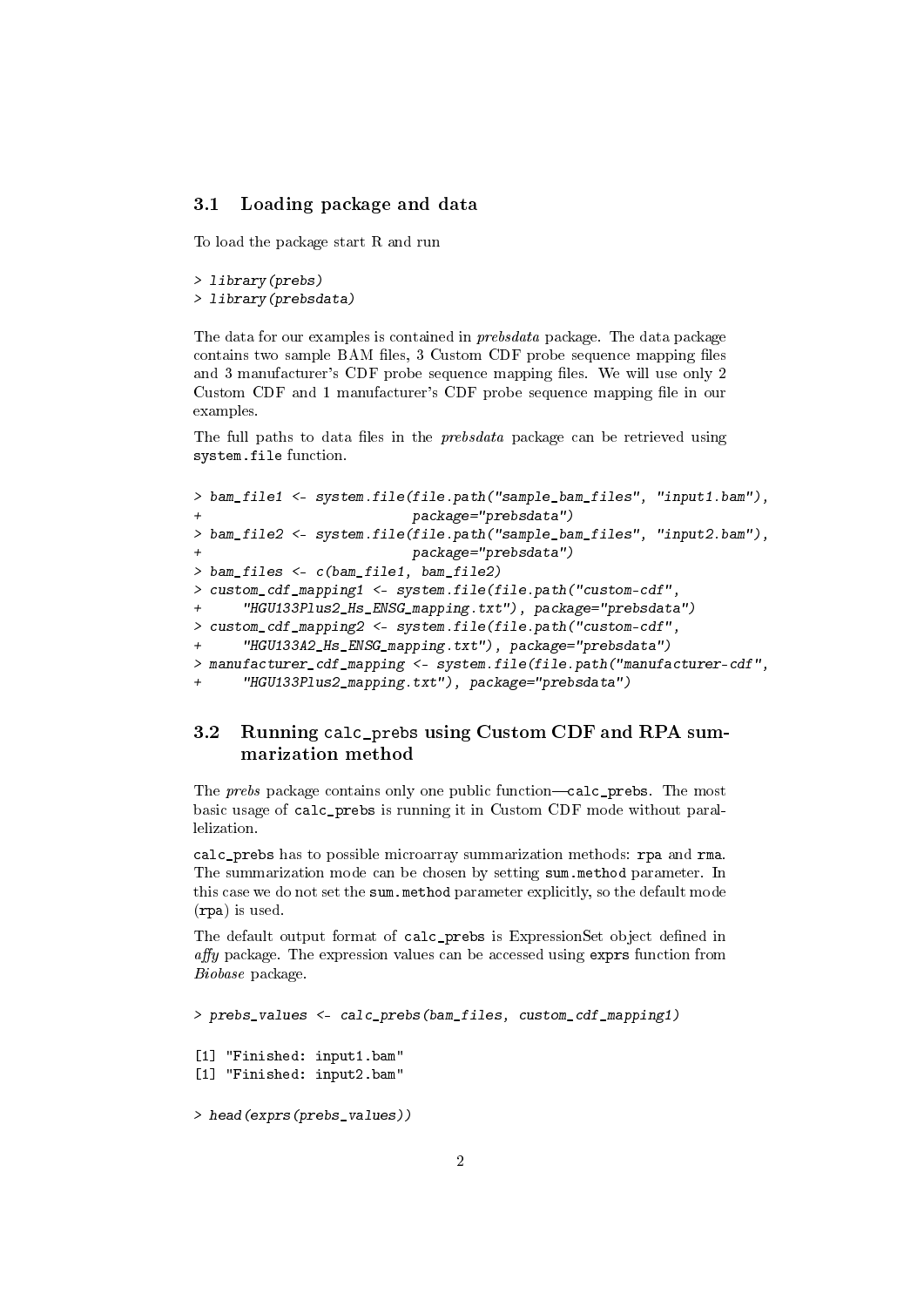|                                       | input1.bam input2.bam |          |
|---------------------------------------|-----------------------|----------|
| ENSG0000000003                        | 5.796576              | 5.303558 |
| ENSG00000000005 -13.300589 -13.300589 |                       |          |
| ENSG00000000419                       | 6.136572              | 5.798032 |
| ENSG00000000457                       | 4.437882              | 5.513711 |
| ENSG00000000460                       | 3.465189              | 4.499211 |
| ENSG00000000938                       | 5.542566              | 6.200779 |

Above we can see the expressions of the first few genes with Ensembl gene identifiers. In this example, the expression level of at least one of the genes is negligible (the expression values are in  $log_2$  scale). In fact, most of the other genes that are not shown here also have a negligible expression level, because we designed our sample BAM files so that they contain only mapped reads from the region of the first few genes. Of course, for a real world analysis mapped reads from all of the genes are needed. However, real world BAM files take a lot of disk space, so it was not possible to include them in the sample data set.

Since in this case we did not provide explicit CDF package name, the name was inferred from the probe sequence mapping filename ("custom-cdf/HGU133Plus2\_Hs\_ENSG\_mapping.txt"  $\geq$  hgu133plus2hsensgcdf). Both probe sequence mapping file and custom CDF package can be downloaded from Custom CDF website: [http://brainarray.mbni.med.umich.edu/brainarray/Database/CustomCDF](http://brainarray.mbni.med.umich.edu/brainarray/Database/CustomCDF/genomic_curated_CDF.asp)/

[genomic\\_curated\\_CDF.asp](http://brainarray.mbni.med.umich.edu/brainarray/Database/CustomCDF/genomic_curated_CDF.asp)

In particular, this example uses Ensembl custom CDF package for and HGU133Plus2 platform (version 16.0.0) that can be dowloaded here: [http://brainarray.](http://brainarray.mbni.med.umich.edu/Brainarray/Database/CustomCDF/16.0.0/ensg.download/hgu133plus2hsensgcdf_16.0.0.tar.gz) [mbni.med.umich.edu/Brainarray/Database/CustomCDF/16.0.0/ensg.downl](http://brainarray.mbni.med.umich.edu/Brainarray/Database/CustomCDF/16.0.0/ensg.download/hgu133plus2hsensgcdf_16.0.0.tar.gz)oad/ [hgu133plus2hsensgcdf\\_16.0.0.tar.gz](http://brainarray.mbni.med.umich.edu/Brainarray/Database/CustomCDF/16.0.0/ensg.download/hgu133plus2hsensgcdf_16.0.0.tar.gz)

And the corresponding description archive containing probe sequence mapping file can be downloaded here:

[http://brainarray.mbni.med.umich.edu/Brainarray/Database/CustomCDF](http://brainarray.mbni.med.umich.edu/Brainarray/Database/CustomCDF/16.0.0/ensg.download/HGU133Plus2_Hs_ENSG_16.0.0.zip)/ [16.0.0/ensg.download/HGU133Plus2\\_Hs\\_ENSG\\_16.0.0.zip](http://brainarray.mbni.med.umich.edu/Brainarray/Database/CustomCDF/16.0.0/ensg.download/HGU133Plus2_Hs_ENSG_16.0.0.zip)

If you want to save prebs values to a text file, you can run this command:

> write.table(exprs(prebs\_values), file="prebs\_values.txt", quote=FALSE)

### 3.3 Running calc\_prebs using Custom CDF and RPA summarization method

Running calc\_prebs in rma mode is very similar to rpa mode. All that has to be changed is sum.method parameter.

> prebs\_values <- calc\_prebs(bam\_files, custom\_cdf\_mapping1, sum.method="rma")

[1] "Finished: input1.bam" [1] "Finished: input2.bam" Normalizing Calculating Expression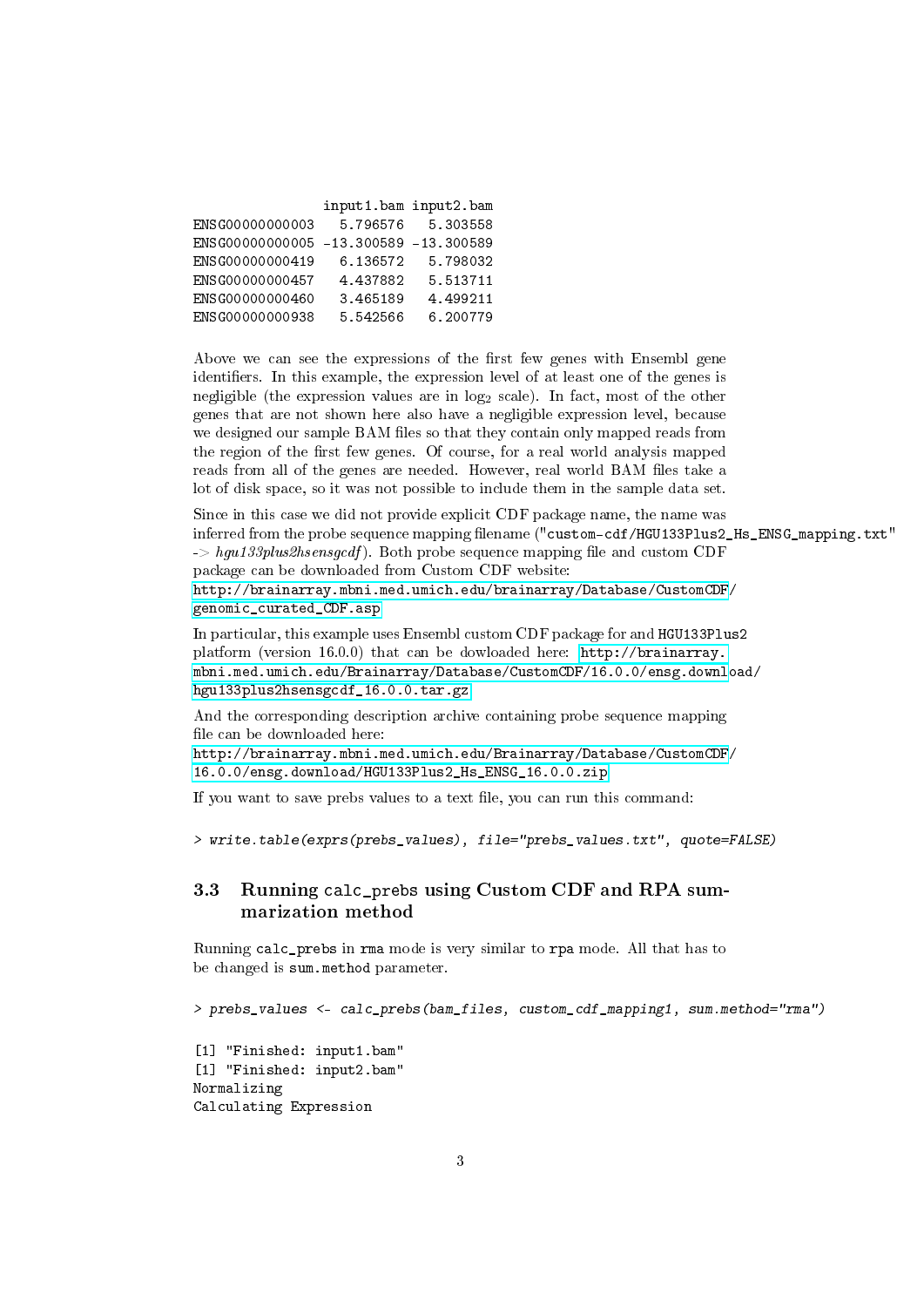> head(exprs(prebs\_values))

|                 | input1.bam input2.bam   |          |
|-----------------|-------------------------|----------|
| ENSG0000000003  | 5.727919                | 4.960582 |
| ENSG0000000005  | $-13,300589 -13,300589$ |          |
| ENSG00000000419 | 6.398204                | 5.356384 |
| ENSG00000000457 | 3.619474                | 5.194778 |
| ENSG00000000460 | 2.858413                | 3.925149 |
| ENSG00000000938 | 5.173077                | 6.253996 |

The rest of the results in this vignette will be based on the default (rpa) mode.

#### 3.4 Setting calc\_prebs output format to a data frame

By default calc\_prebs outputs an ExpressionSet object with PREBS values. If you prefer to have a data frame as an output, you can set output\_eset option to FALSE.

> prebs\_values <- calc\_prebs(bam\_files, custom\_cdf\_mapping1, output\_eset=FALSE) [1] "Finished: input1.bam" [1] "Finished: input2.bam" > head(prebs\_values) input1.bam input2.bam ID 1 5.796314 5.303296 ENSG00000000003 2 -13.300589 -13.300589 ENSG00000000005 3 6.136587 5.798048 ENSG00000000419 4 4.437882 5.513711 ENSG00000000457 5 3.465243 4.499266 ENSG00000000460 6 5.542566 6.200779 ENSG00000000938

#### 3.5 Running calc\_prebs with parallelization

Now let's run the same task with a simple parallelization. The results will be identical to the ones above.

```
> library("parallel")
> N CORES = 2
> CLUSTER <- makeCluster(N_CORES)
> prebs_values <- calc_prebs(bam_files, custom_cdf_mapping1, cluster=CLUSTER)
> stopCluster(CLUSTER)
```
#### 3.6 Running calc\_prebs for another microarray platform

If we want to run calc\_prebs with a different microarray platform, we just have to provide another probe sequence mapping file.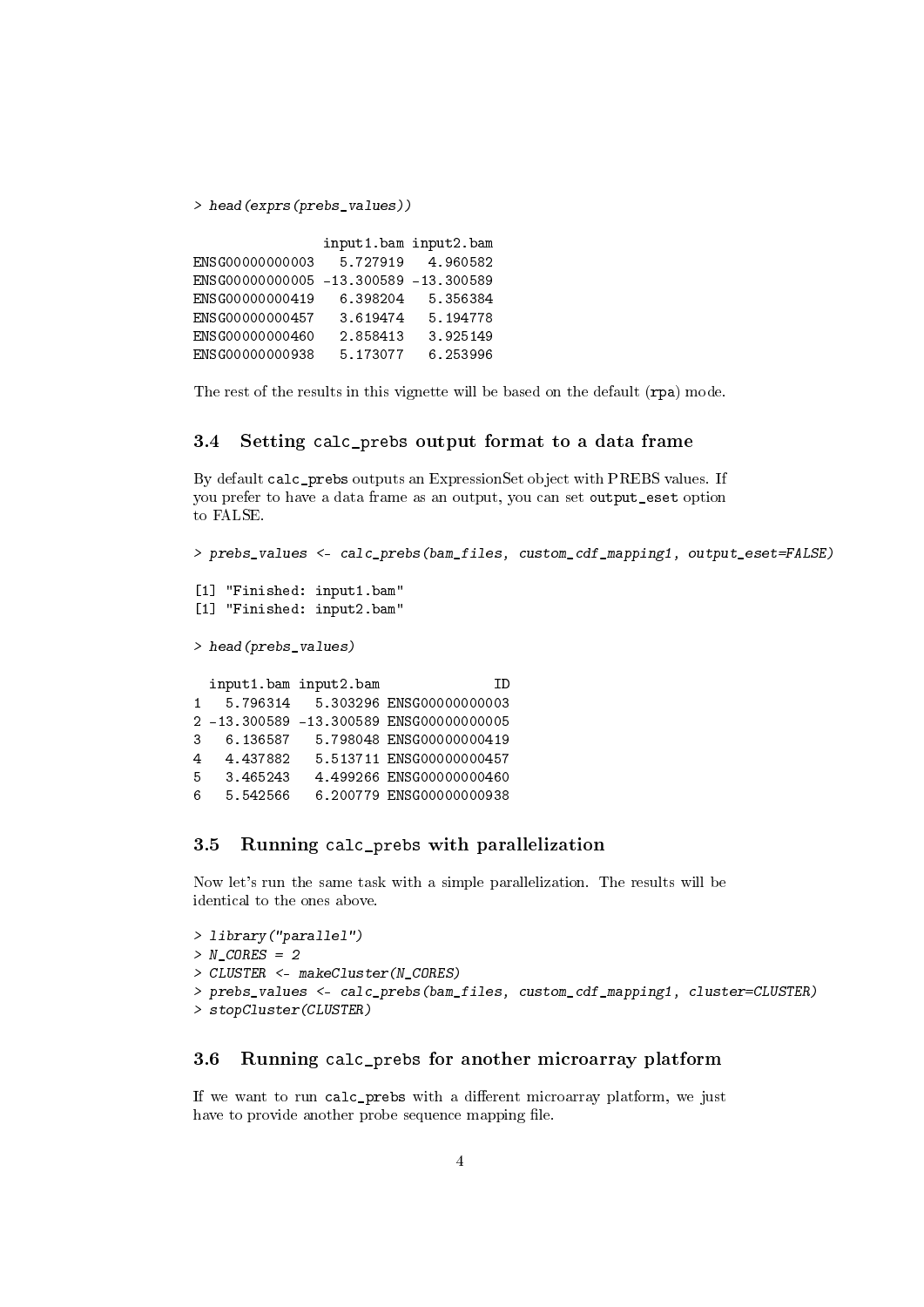> prebs\_values <- calc\_prebs(bam\_files, custom\_cdf\_mapping2)

The corresponding Custom CDF package hgu133a2hsensgcdf has to be downloaded and installed prior to running this command. It can be found here: [http://brainarray.mbni.med.umich.edu/Brainarray/Database/CustomCDF](http://brainarray.mbni.med.umich.edu/Brainarray/Database/CustomCDF/16.0.0/ensg.download/hgu133a2hsensgcdf_16.0.0.tar.gz)/ [16.0.0/ensg.download/hgu133a2hsensgcdf\\_16.0.0.tar.gz](http://brainarray.mbni.med.umich.edu/Brainarray/Database/CustomCDF/16.0.0/ensg.download/hgu133a2hsensgcdf_16.0.0.tar.gz)

#### 3.7 Running calc\_prebs using manufacturer's CDF

Running calc prebs with manufacturer's CDF is not so much different either. All we have to do is to provide a suitably formatted probe sequence mapping file.

> prebs\_values <- calc\_prebs(bam\_files, manufacturer\_cdf\_mapping) [1] "Finished: input1.bam" [1] "Finished: input2.bam" Calculating Expression > head(exprs(prebs\_values)) input1.bam input2.bam 1007\_s -13.307292 -13.307292 1053 3.536032 3.424836 117 -5.413422 -5.913413 121 -13.307292 -13.307292 1255\_g -13.307292 -13.307292 1294 2.772925 2.187970

As mentioned before, manufacturer's CDF mode gives probe set expressions as an output. In the above example, you can see the the expression values for the first few probe sets of our example data set.

One problem with running calc\_prebs using manufacturer's CDF is that Affymetrix does not provide probe sequence mappings for most of the microarray platforms. Therefore, probe sequence mapping files have to be created manually, as it will be discussed in Section [4.](#page-5-0)

As in Custom CDF case, the CDF package name is inferred from probe sequence mapping file ("custom-cdf/HGU133Plus2 mapping.txt"  $\rightarrow$  hgu133plus2cdf). If we are not sure if the mapping file is named correctly, it is better to provide CDF package filename explicitly.

```
> prebs_values <- calc_prebs(bam_files, manufacturer_cdf_mapping,
+ cdf_name="hgu133plus2cdf")
```
Now we have presented pretty much all important ways of running calc\_prebs function. From this point, you can proceed with downstream analysis of calc\_prebs results. However, so far we have left out some important details about input requirements of calc prebs function that will be discussed in the next section.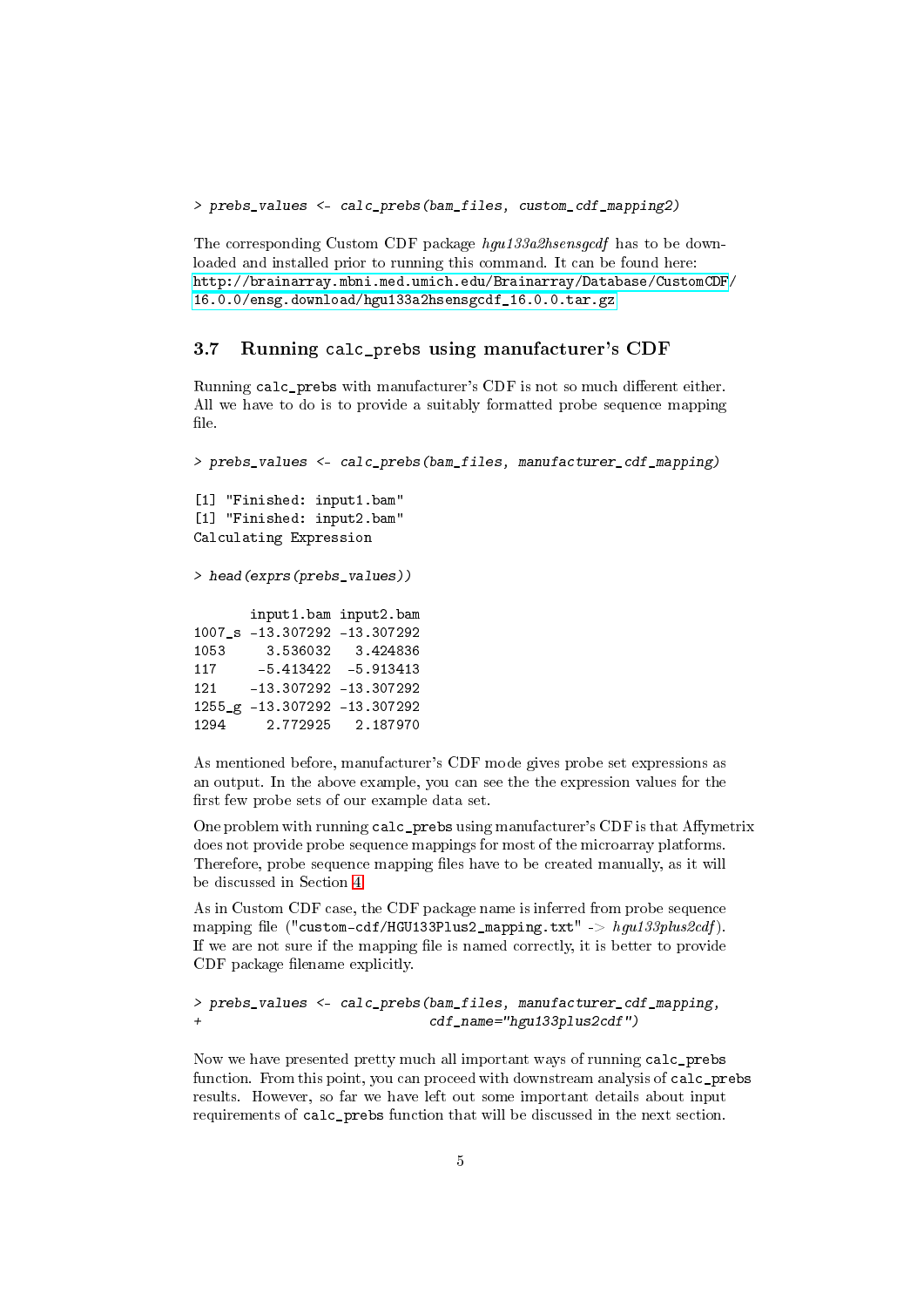### <span id="page-5-0"></span>4 Detailed input specification

The main function of the package calc\_prebs has the following input arguments:

| bam files           | Mapped reads in BAM format                                            |  |  |
|---------------------|-----------------------------------------------------------------------|--|--|
| probe mapping file, | Probe sequence mappings in a genome                                   |  |  |
| cdf name            | ("*cdfname*_mapping.txt" file) and the                                |  |  |
|                     | name of CDF package                                                   |  |  |
| cluster             | Cluster object for parallelization                                    |  |  |
| output eset         | Option that controls output format (Expres-<br>sionSet vs data frame) |  |  |
| paired ended reads, | Options that control the process of counting                          |  |  |
| ignore strand       | reads                                                                 |  |  |
| sum.method          | Summarization method ("rpa" or "rma")                                 |  |  |

In this section we will discuss all the input requirements in more detail. Note that only two input arguments are mandatory: bam\_files and probe\_mapping\_file. The rest of the arguments are optional and have their default values.

#### 4.1 BAM files

For using calc\_prebs function you will need to have mapped reads in BAM format. For read mapping we recommend using TopHat software [\(Trapnell](#page-11-3) [et al., 2009\)](#page-11-3). We suggest to align the reads only to the known transcriptome. You can do this by using --transcriptome-only option and supplying your own transcriptome annotation file via --GTF option. Transcriptome annotation files can be downloaded from Ensembl [FTP server.](http://www.ensembl.org/info/data/ftp/index.html) Finally, we require that reads are mapped to no more than 1 location in the genome. This can be achieved by using option --max-multihits 1. So for human genome, sample TopHat run could look like this:

```
tophat --transcriptome-only --max-multihits 1 \
--GTF ./Human_transcriptome/Homo_sapiens.GRCh37.65.gtf \
--transcriptome-index=./Human_transcriptome/known \
--output-dir ./tophat-out hg19 input1.fastq input2.fastq
```
### 4.2 Probe sequence mappings and CDF packages

calc\_prebs function can be used in two modes: Custom CDF [\(Dai et al., 2005\)](#page-11-4) and manufacturer's CDF. Custom CDF mode produces gene expressions while manufacturer's CDF mode produces original probe set expressions. Now we will discuss the input requirements for the two modes in more detail.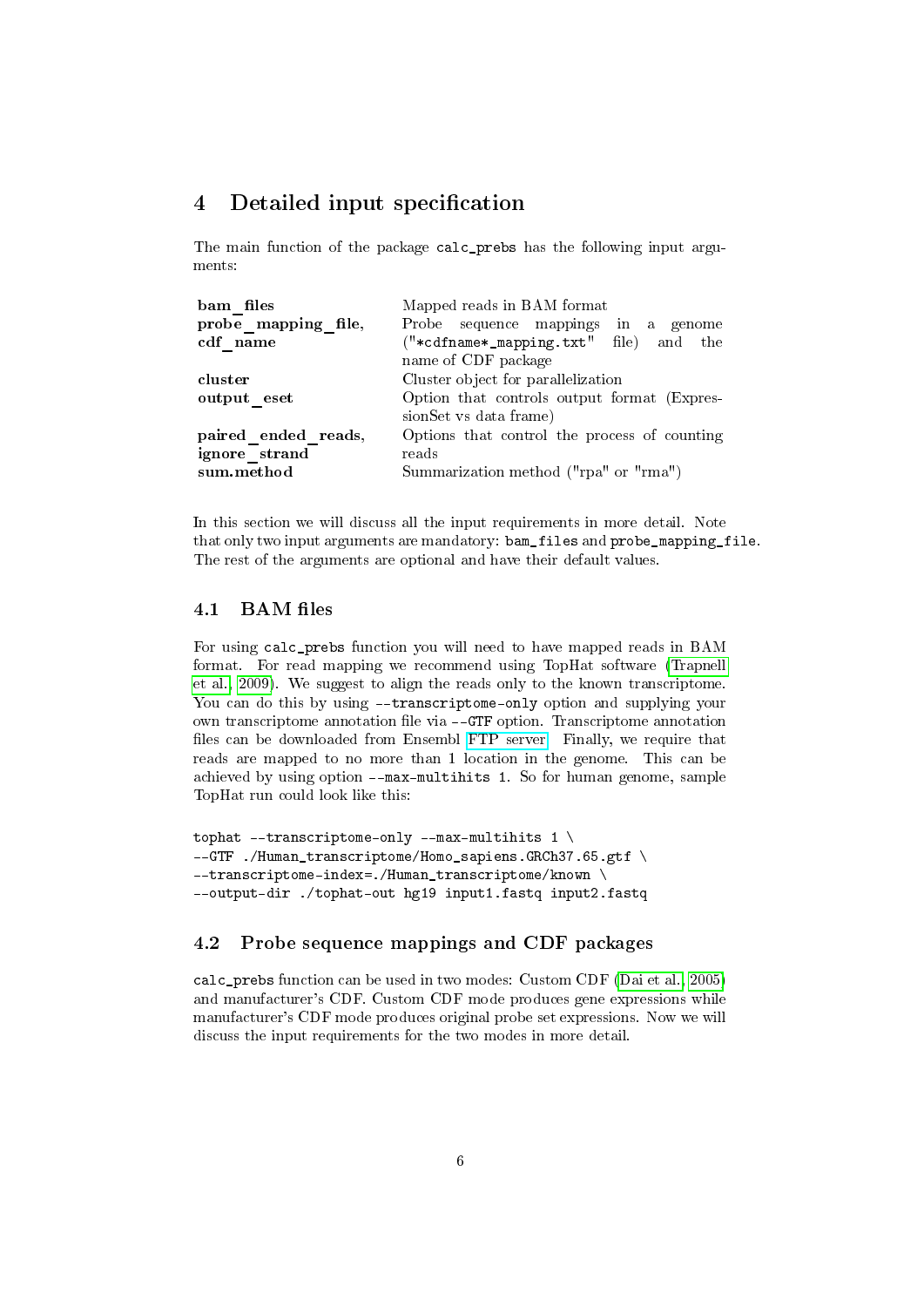#### 4.2.1 Custom CDF

As we have already mentioned calc\_prebs function requires a probe sequence mapping file and CDF package name as its arguments. For Custom CDF mode, both the mapping file and the package can be downloaded from the Custom CDF website:

[http://brainarray.mbni.med.umich.edu/brainarray/Database/CustomCDF](http://brainarray.mbni.med.umich.edu/brainarray/Database/CustomCDF/genomic_curated_CDF.asp)/ [genomic\\_curated\\_CDF.asp](http://brainarray.mbni.med.umich.edu/brainarray/Database/CustomCDF/genomic_curated_CDF.asp)

The Custom CDF supports many types of gene identifiers, but in our examples we are using Custom CDF files with Ensembl gene identifiers (version 16.0.0). In the Custom CDF [download page](http://brainarray.mbni.med.umich.edu/Brainarray/Database/CustomCDF/16.0.0/ensg.asp) for each microarray platform you can find both the the Custom CDF package file (denoted by "C") and the Custom CDF description archive (denoted by "Z") containing the probe sequence mapping file.

If you get a message "Note: X probe sequences are missing in \_mapping.txt file." while running prebs in Custom CDF mode, it is probably because the Custom CDF file that you installed and the mapping file have different versions. You can fix this by downloading and installing corresponding Custom CDF package and \_mapping.txt file. However, if you get this message while running prebs in manufacturer's CDF mode, you shouldn't worry too much. You will understand the reason after you read the next section.

The Custom CDF package can be installed like a regular R package (using R CMD INSTALL command). For example, to install hgu133plus2hsensgcdf in Unix-like systems type R CMD INSTALL hgu133plus2hsensgcdf\_16.0.0.tar.gz.

The probe sequence mapping file is named as "\*cdfname\*\_mapping.txt". Since CDF package name can be inferred from probe sequence mapping lename, explicitly providing CDF package name to calc\_prebs function is optional. For example, if you are using "HGU133Plus2\_Hs\_ENSG\_mapping.txt" probe sequence mapping file do not provide CDF package name, it is assumed that hgu133plus2hsensgcdf package is used.

#### 4.2.2 Manufacturer's CDF

The manufacturer's CDF packages can be downloaded and installed from the bioconductor. For example, to install CDF package for HGU133Plus2 platform, type:

```
> if (!requireNamespace("BiocManager", quietly=TRUE))
      install.packages("BiocManager")
> BiocManager::install("hgu133plus2cdf")
```
Unfortunately, probe sequence mapping files are not provided for most of the microarray platforms. For some microarray platoforms, such as HuEx10stv2, the probe sequence mappings are available from the Affymetrix website [\(HuEx-](http://www.affymetrix.com/Auth/analysis/downloads/na25/wtexon/HuEx-1_0-st-v2.probe.tab.zip)[1\\_0-st-v2 Probe Sequences, tabular format\)](http://www.affymetrix.com/Auth/analysis/downloads/na25/wtexon/HuEx-1_0-st-v2.probe.tab.zip). However, they are mapped to an old version of genome assembly (hg16), so we do not recommend using them.

In our data package  $\text{prebsdata}$ , we provide probe sequence mapping files for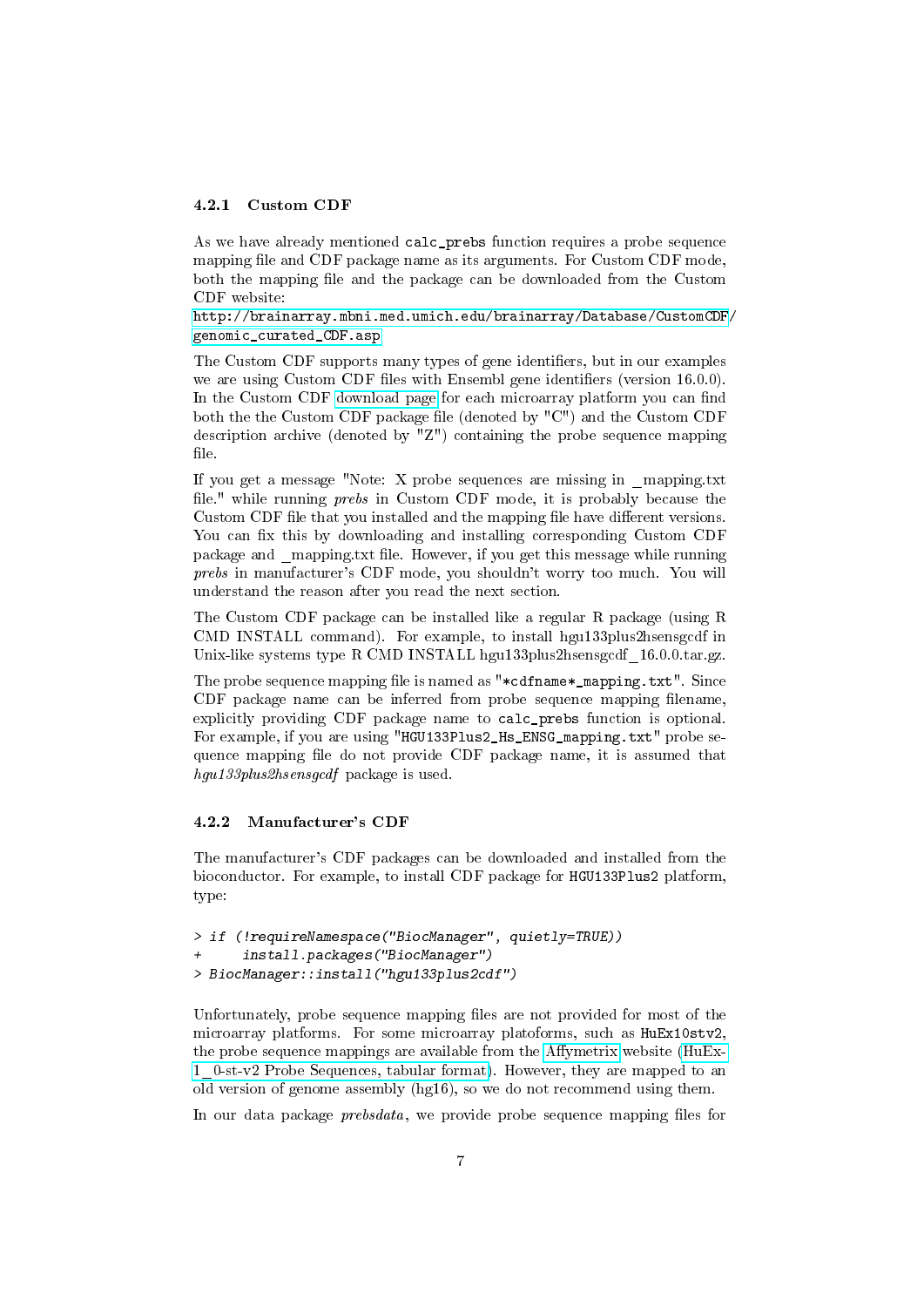three microarray platforms: HGU133Plus2, HGU133A2 and HGFocus. We have created these files by mapping probe sequences to human genome using Bowtie software [Langmead et al.](#page-11-5) [\(2009\)](#page-11-5). If you want to use another microarray platform, you will have to map probe sequences yourself. A detailed procedure of creating probe sequence mapping files using Bowtie is outlined below.

For most of the microarray platforms, the probe sequences can be retrieved from the platform's probe package. The probe package name is the same as CDF package name, except that it ends with "probe" instead of "cdf". For example, to install probe package for "hgu133plus2" platform, type:

```
> if (!requireNamespace("BiocManager", quietly=TRUE))
+ install.packages("BiocManager")
> BiocManager::install("hgu133plus2probe")
```
Once you load the  $hgu133 plus2 probe$  package, you can find the information about the probe sequences stored in hgu133plus2probe object which can be converted to a data frame.

```
> library("hgu133plus2probe")
> probes <- as.data.frame(hgu133plus2probe)
> head(probes)
```

|    | sequence                                            | x        | v       | Probe.Set.Name |
|----|-----------------------------------------------------|----------|---------|----------------|
|    | 1 CACCCAGCTGGTCCTGTGGATGGGA                         | 718 317  |         | $1007$ s at    |
|    | 2 GCCCCACTGGACAACACTGATTCCT                         | 1105 483 |         | 1007 s at      |
|    | 3 TGGACCCCACTGGCTGAGAATCTGG                         | 584 901  |         | 1007 s at      |
|    | AAATGTTTCCTTGTGCCTGCTCCTG                           |          | 192 205 | $1007$ s at    |
|    | 5 TCCTTGTGCCTGCTCCTGTACTTGT                         | 844 979  |         | $1007$ s at    |
| 6. | TGCCTGCTCCTGTACTTGTCCTCAG                           | 537 971  |         | 1007 s at      |
|    | Probe. Interrogation. Position Target. Strandedness |          |         |                |
|    |                                                     | 3330     |         | Antisense      |
| 2  |                                                     | 3443     |         | Antisense      |
| 3  |                                                     | 3512     |         | Antisense      |
| 4  |                                                     | 3563     |         | Antisense      |
| 5  |                                                     | 3570     |         | Antisense      |
| 6  |                                                     | 3576     |         | Antisense      |
|    |                                                     |          |         |                |

Next, we should remove rows that have probe set identifiers that start if "AFFX", because these do not target genes and are not relevant to us. Also, we use  $xy2$ indices function from affy package to convert probe X and Y coordinates to probe IDs and add a new column to the data frame. We will save the resulting data frame to a file "probes.txt".

```
> library("affy")
> probes <- probes[substr(probes$Probe.Set.Name,1,4) != "AFFX",]
> probes$Probe.ID <- xy2indices(probes$x, probes$y, cdf="hgu133plus2cdf")
> write.table(probes, file="probes.txt", quote=FALSE, row.names=FALSE, col.names=TRUE)
```
The first column in a file "probes.txt" contains probe sequence and the seventh column contains probe ID. To format an input for Bowtie, we need to extract these two columns and format a fasta file: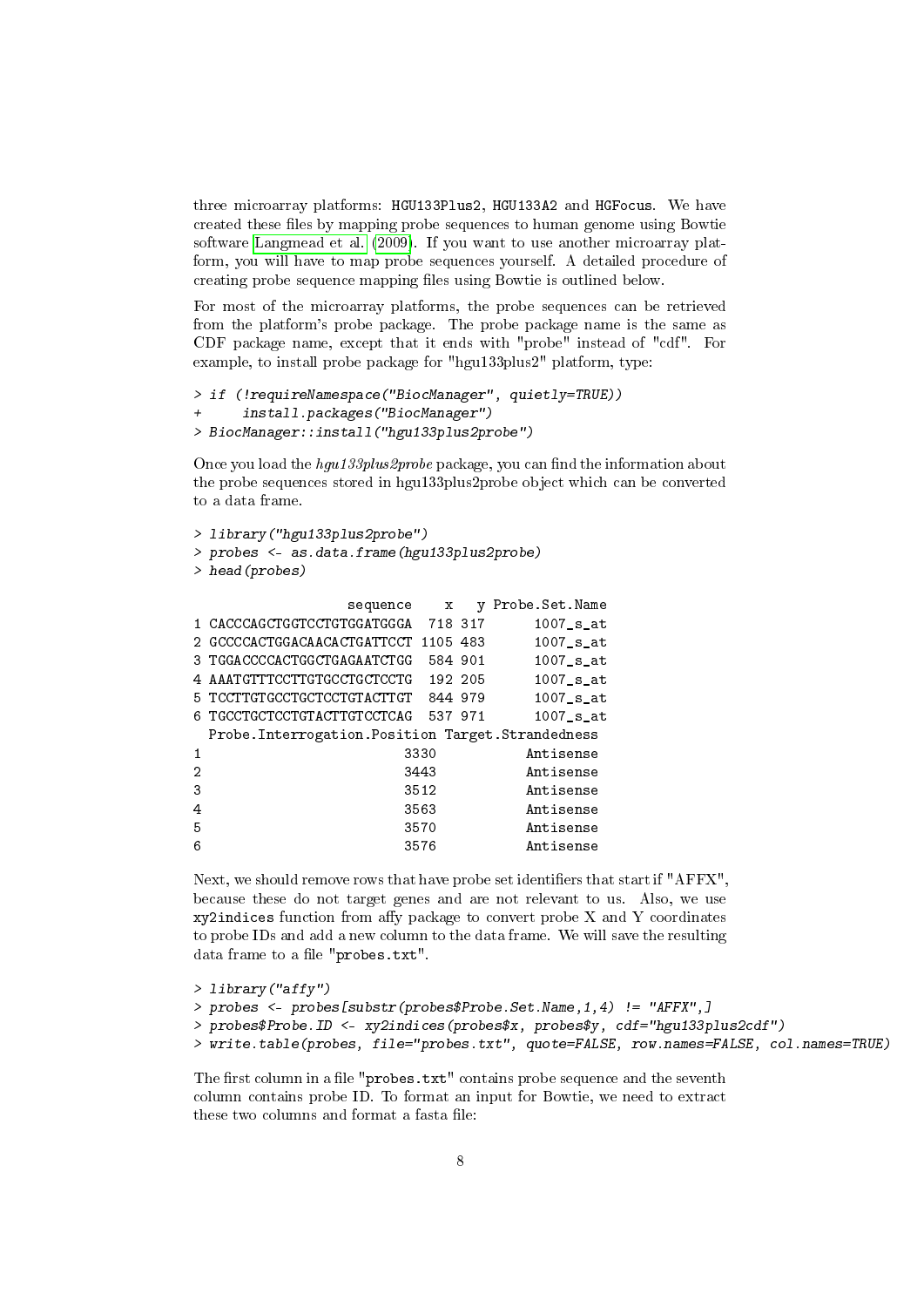tail -n +2 "probes.txt" | awk '{print ">"  $\gamma$ " \n"  $\gamma$ 1 }' > probe\_sequences.fa

Now we are ready to map the probe sequences to the genome. We suggest using Bowtie options -a -v 0 to report all perfect match hits. A sample Bowtie run could look like this:

bowtie -a -v 0 hg19 -f probe\_sequences.fa output\_probe\_mappings.map

After we map probe sequences to the genome, we must convert Bowtie output to the format identical to Custom CDF probe sequence mapping files. The de-fault format of Bowtie output is documented in [Bowtie homepage.](http://bowtie-bio.sourceforge.net/manual.shtml#default-bowtie-output) The first column contains "Read ID" which in our case is "Probe.ID". We have to read Bowtie output file "output\_probe\_mappings.map", and probe sequence information file "probes.txt" and merge the two data frames based on "Probe.ID" column. Then, we have to extract the necessary information from the resulting merged table and save it into "\_mapping.txt" file. Note that we also have to shift Bowtie mapping positions by 1, because it uses a different offset than "\_mapping.txt" files.

Briefly, here are the commands we have to run:

```
> probe_mappings <- read.table("output_probe_mappings.map")
> colnames(probe_mappings) <- c("Probe.ID", "strand",
                                 "chr", "start", "seq", "match", "multiple")
> # bowtie reports 0-offset, but _mapping.txt files are 1-offset
> probe_mappings$start <- probe_mappings$start + 1
> probes <- read.table("probes.txt", head=TRUE)
> probes <- merge(probes, probe_mappings)
> output_table <- data.frame(Probe.Set.Name=probes$Probe.Set.Name,
      Chr=probes$chr, Chr.Strand=probes$strand, Chr.From=probes$start,
      Probe.X=probes$x, Probe.Y=probes$y, Affy.Probe.Set.Name=probes$Probe.Set.Name)
> write.table(output_table, file="HGU133Plus2_mapping.txt",
              quote=FALSE, sep="\t", row.names=FALSE)
```
The resulting "\_mapping.txt" file can be used as an input for calc\_prebs. If some of the probe sequences were mapped to multiple locations, calc\_prebs function will handle them by summing up the read overlaps from all of these locations. If some probe sequences could not be mapped, calc prebs will assign minimal expression values to these probes. If you are using a manually created "\_mapping.txt" file, calc\_prebs will show notifications about the missing probe sequences (that were not mapped) and probe sequences that have duplicates (that were mapped to multiple locations).

#### 4.3 Cluster object for parallel computation

If you have many input BAM files, processing them can be a computationally expensive task. Therefore, *prebs* provides a possibility to parallelize BAM file processing using parallel package. In order to parallelize the work, you must use makeCluster function to create a cluster object and pass it to calc\_prebs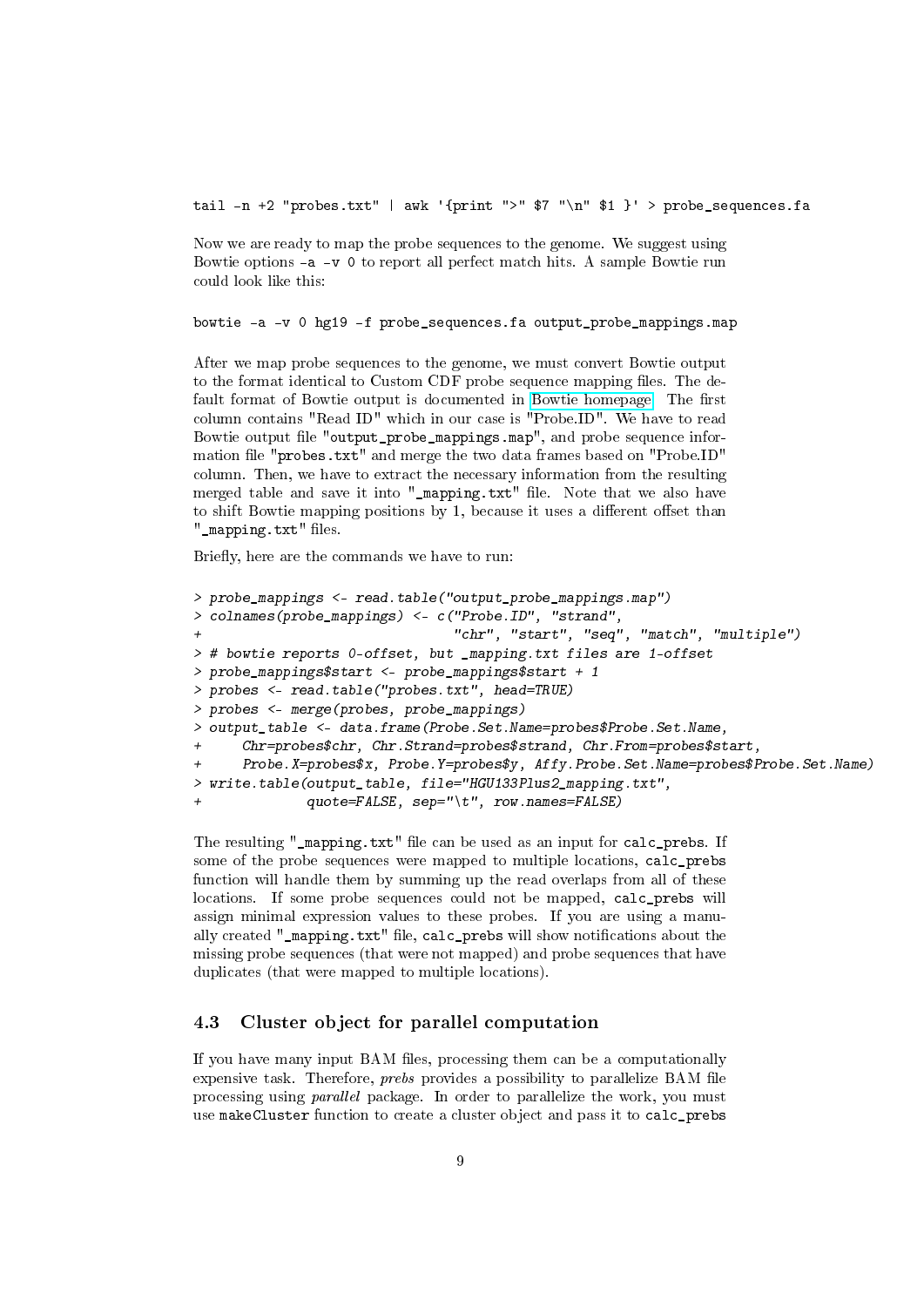function. The function makeCluster has several parameters that support different types of clusters. For a detailed explanation of makeCluster, please, refer to *parallel* package manual. One simple example of using makeCluster was already covered in Section [3.](#page-0-0)

#### 4.4 Output format

calc\_prebs provides two arguments for output format: ExpressionSet or data.frame. ExpressionSet is a container for high-throughput assays and experimental metadata from Biobase package, whereas data frame is just a standard R data structure.

#### 4.5 Read counting options

calc prebs has a couple of arguments that control the process of the read counting. paired\_ended\_reads argument ensures the correct treatment of pairedended reads. If your data contains paired-ended reads, you should set this option to TRUE, otherwise the two mate reads will be treated as independent units. Another argument, ignore\_strand controls whether the strand from which the reads comes should be considered during read-counting. If your data comes from strand-specific RNA-seq protocol, set this option to FALSE, otherwise, leave it at its default value (TRUE).

#### 4.6 Summarization method

prebs Supports two summarization methods: rpa and rma. You can set the summarization method using sum.method parameter. The default summarization method is rpa. Please, note that before prebs version 1.7.1, only rma mode was available and it was the default mode. However, we decided to make rpa the default mode, because it gives slightly higher RNA-seq-microarray comparability, provided that the data from both platforms is processed using rpa method.

### 5 Session Info

```
> sessionInfo()
R version 4.2.0 RC (2022-04-21 r82226)
Platform: x86_64-pc-linux-gnu (64-bit)
Running under: Ubuntu 20.04.4 LTS
Matrix products: default
BLAS: /home/biocbuild/bbs-3.16-bioc/R/lib/libRblas.so
LAPACK: /home/biocbuild/bbs-3.16-bioc/R/lib/libRlapack.so
locale:
 [1] LC_CTYPE=en_US.UTF-8 LC_NUMERIC=C
```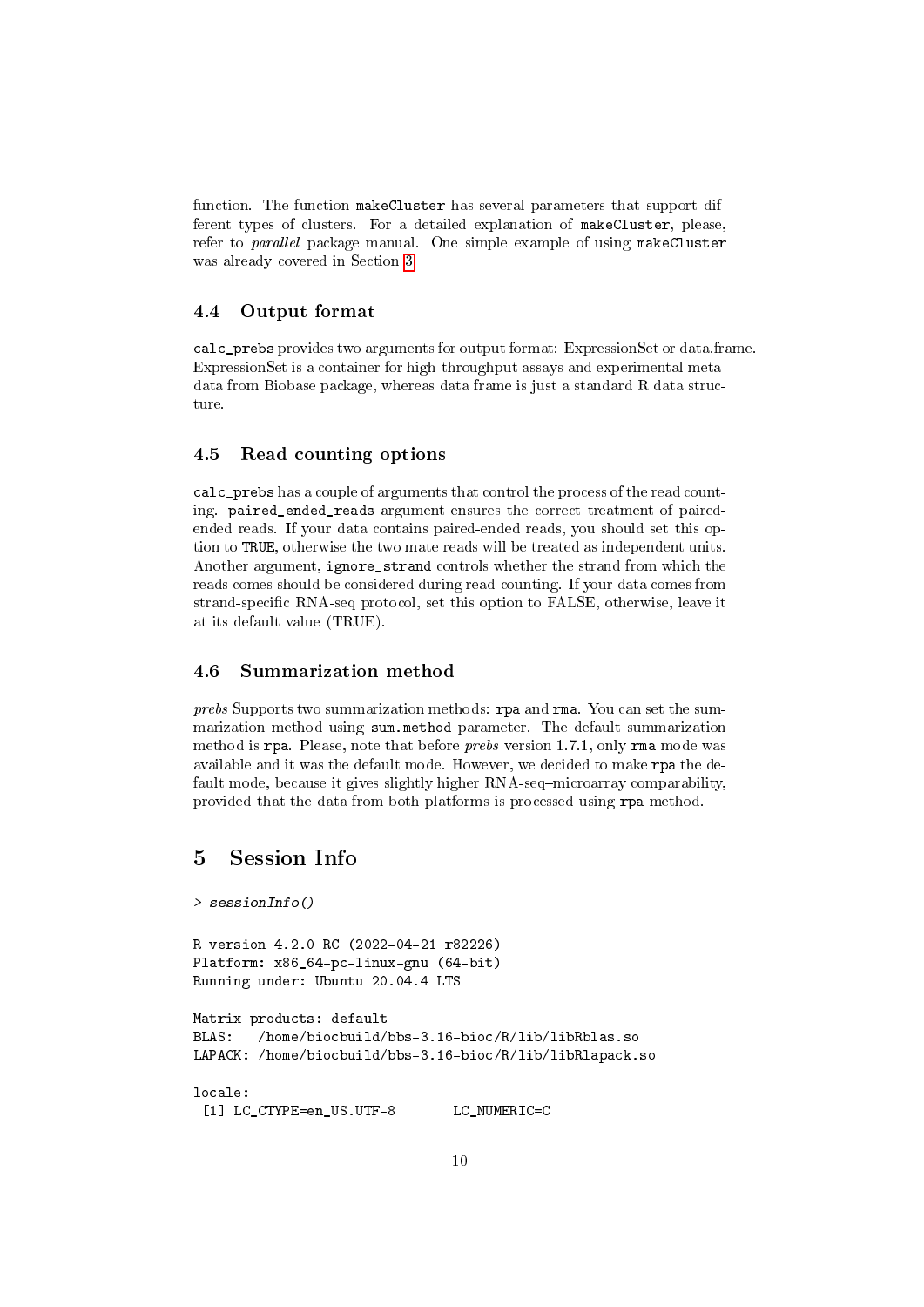```
[3] LC_TIME=en_GB LC_COLLATE=C
 [5] LC_MONETARY=en_US.UTF-8 LC_MESSAGES=en_US.UTF-8
[7] LC_PAPER=en_US.UTF-8 LC_NAME=C
[9] LC ADDRESS=C LC TELEPHONE=C
[11] LC_MEASUREMENT=en_US.UTF-8 LC_IDENTIFICATION=C
attached base packages:
[1] stats4 stats graphics grDevices utils datasets methods
[8] base
other attached packages:
[1] hgu133plus2probe_2.18.0 AnnotationDbi_1.59.0
[3] hgu133plus2cdf_2.18.0 prebsdata_1.31.0
[5] prebs_1.37.0 RPA_1.53.0
[7] rmarkdown_2.14 BiocStyle_2.25.0
[9] affy_1.75.0 GenomicAlignments_1.33.0
[11] Rsamtools_2.13.0 Biostrings_2.65.0
[13] XVector 0.37.0 SummarizedExperiment 1.27.0
[15] Biobase 2.57.0 MatrixGenerics 1.9.0
[17] matrixStats 0.62.0 GenomicRanges 1.49.0
[19] GenomeInfoDb_1.33.0 IRanges_2.31.0
[21] S4Vectors_0.35.0 BiocGenerics_0.43.0
loaded via a namespace (and not attached):
[1] nlme_3.1-157 bitops_1.0-7 phyloseq_1.41.0
[4] bit64_4.0.5 httr_1.4.2 tools_4.2.0
[7] utf8_1.2.2 R6_2.5.1 vegan_2.6-2
[10] affyio_1.67.0 DBI_1.1.2 mgcv_1.8-40
[13] colorspace_2.0-3 permute_0.9-7 rhdf5filters_1.9.0
[16] ade4_1.7-19 tidyselect_1.1.2 bit_4.0.4
[19] compiler_4.2.0 preprocessCore_1.59.0 cli_3.3.0
[22] DelayedArray_0.23.0 scales_1.2.0 stringr_1.4.0
[25] digest_0.6.29 pkgconfig_2.0.3 htmltools_0.5.2<br>[28] fastmap_1.1.0 rlang_1.0.2 RSQLite 2.2.12
[28] fastmap<sub>-1.1.0</sub> rlang<sub>-1.0.2</sub>
[31] generics_0.1.2 jsonlite_1.8.0 BiocParallel_1.31.0
[34] dplyr_1.0.8 RCurl_1.98-1.6 magrittr_2.0.3
[37] GenomeInfoDbData_1.2.8 biomformat_1.25.0 Matrix_1.4-1
[40] Rcpp_1.0.8.3 munsell_0.5.0 Rhdf5lib_1.19.0
[43] fansi_1.0.3 ape_5.6-2 lifecycle_1.0.1
[46] stringi_1.7.6 yaml_2.3.5 MASS_7.3-57
[49] zlibbioc_1.43.0 rhdf5_2.41.0 plyr_1.8.7
[52] blob_1.2.3 grid_4.2.0 parallel_4.2.0
[55] crayon_1.5.1 lattice_0.20-45 splines_4.2.0
[58] multtest_2.53.0 KEGGREST_1.37.0 knitr_1.38
[61] pillar_1.7.0 igraph_1.3.1 reshape2_1.4.4
[64] codetools_0.2-18 glue_1.6.2 evaluate_0.15
[67] data.table_1.14.2 BiocManager_1.30.17 png_0.1-7
[70] vctrs_0.4.1 foreach_1.5.2 gtable_0.3.0
[73] purrr_0.3.4 assertthat_0.2.1 cachem_1.0.6
[76] ggplot2_3.3.5 xfun_0.30 survival_3.3-1
```